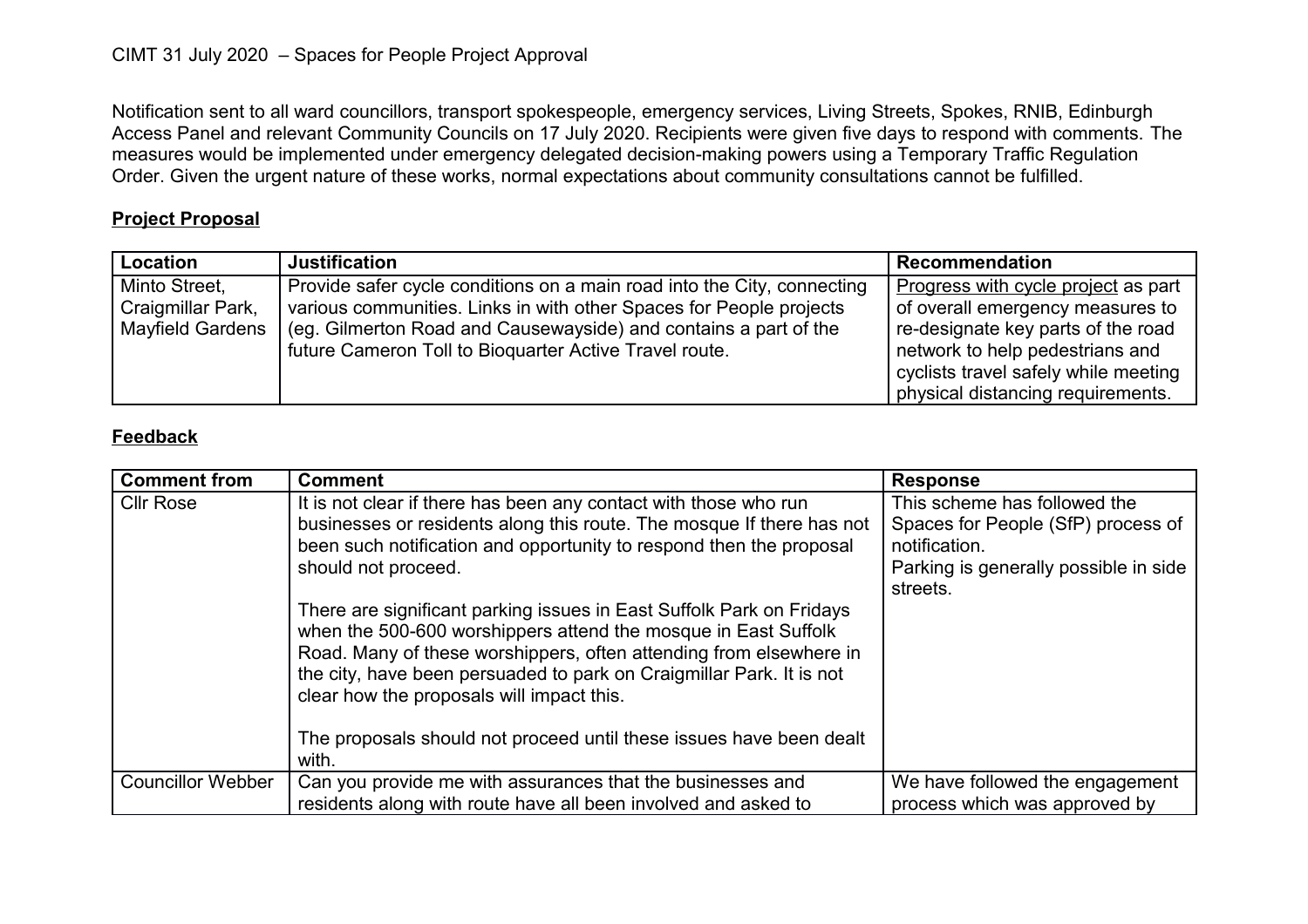|                                  | comment. I can see no sign of this from the distribution list. It looks<br>like the same contributors (excluding of course the various ward<br>specific ward cllrs) as it has been for EVERY other consultation.<br>Without involvement of the actual community then the exercise is<br>nothing more than an exercise in completing consultation rather than<br>being meaningful and relevant to the area. I also notice that the<br>Mosque is also not in the distribution list for contributing to the<br>process, are they even aware this is happening. I am aware via the<br>experience and knowledge of my Conservative colleague that<br>represents this Ward, that there are significant parking issues in East<br>Suffolk Park on Fridays when the 500-600 worshippers attend the<br>mosque in East Suffolk Road. Many of these worshippers, often<br>attending from elsewhere in the city, have been persuaded to park on<br>Craigmillar Park. It is not clear how the proposals will impact this. | Councillors at the Policy and<br>Sustainability Committee. We have<br>contacted the Federation of Small<br><b>Businesses and Edinburgh City</b><br>Commerce asking that they direct<br>their members to the spaces for<br>people website and added a link on<br>the council business page to the<br>spaces for people webpage. It is<br>important that we put temporary<br>measures in quickly as our priority<br>is to protect the health and<br>wellbeing of our residents and<br>support businesses. This means we<br>are not able to follow a full<br>engagement process but we have<br>encouraged communities to submit<br>their views on the Spaces for<br>People initiative on the<br>Commonplace website which<br>brought in more than 4000<br>responses. |
|----------------------------------|--------------------------------------------------------------------------------------------------------------------------------------------------------------------------------------------------------------------------------------------------------------------------------------------------------------------------------------------------------------------------------------------------------------------------------------------------------------------------------------------------------------------------------------------------------------------------------------------------------------------------------------------------------------------------------------------------------------------------------------------------------------------------------------------------------------------------------------------------------------------------------------------------------------------------------------------------------------------------------------------------------------|-------------------------------------------------------------------------------------------------------------------------------------------------------------------------------------------------------------------------------------------------------------------------------------------------------------------------------------------------------------------------------------------------------------------------------------------------------------------------------------------------------------------------------------------------------------------------------------------------------------------------------------------------------------------------------------------------------------------------------------------------------------------|
| <b>Edinburgh Access</b><br>Panel | Please protect pedestrians from cyclists with as much segregation as<br>possible.                                                                                                                                                                                                                                                                                                                                                                                                                                                                                                                                                                                                                                                                                                                                                                                                                                                                                                                            | This project does indeed take care<br>of this                                                                                                                                                                                                                                                                                                                                                                                                                                                                                                                                                                                                                                                                                                                     |
| <b>Edinburgh Access</b><br>Panel | Since the Rediweld bus pads will span the cycle lane, they entail the<br>same risks to pedestrians as floating bus stops. In fact bus pads are<br>probably even higher risk than floating bus stops in that they are less<br>conspicuous than floating bus stops. It's therefore essential toput<br>measures in place to slow cyclists right down as they approach, eg<br>zebra crossings, rumble strips, chicanes, signage.                                                                                                                                                                                                                                                                                                                                                                                                                                                                                                                                                                                 | This is currently being looked into<br>as part of a separate survey for all<br>SfP schemes.                                                                                                                                                                                                                                                                                                                                                                                                                                                                                                                                                                                                                                                                       |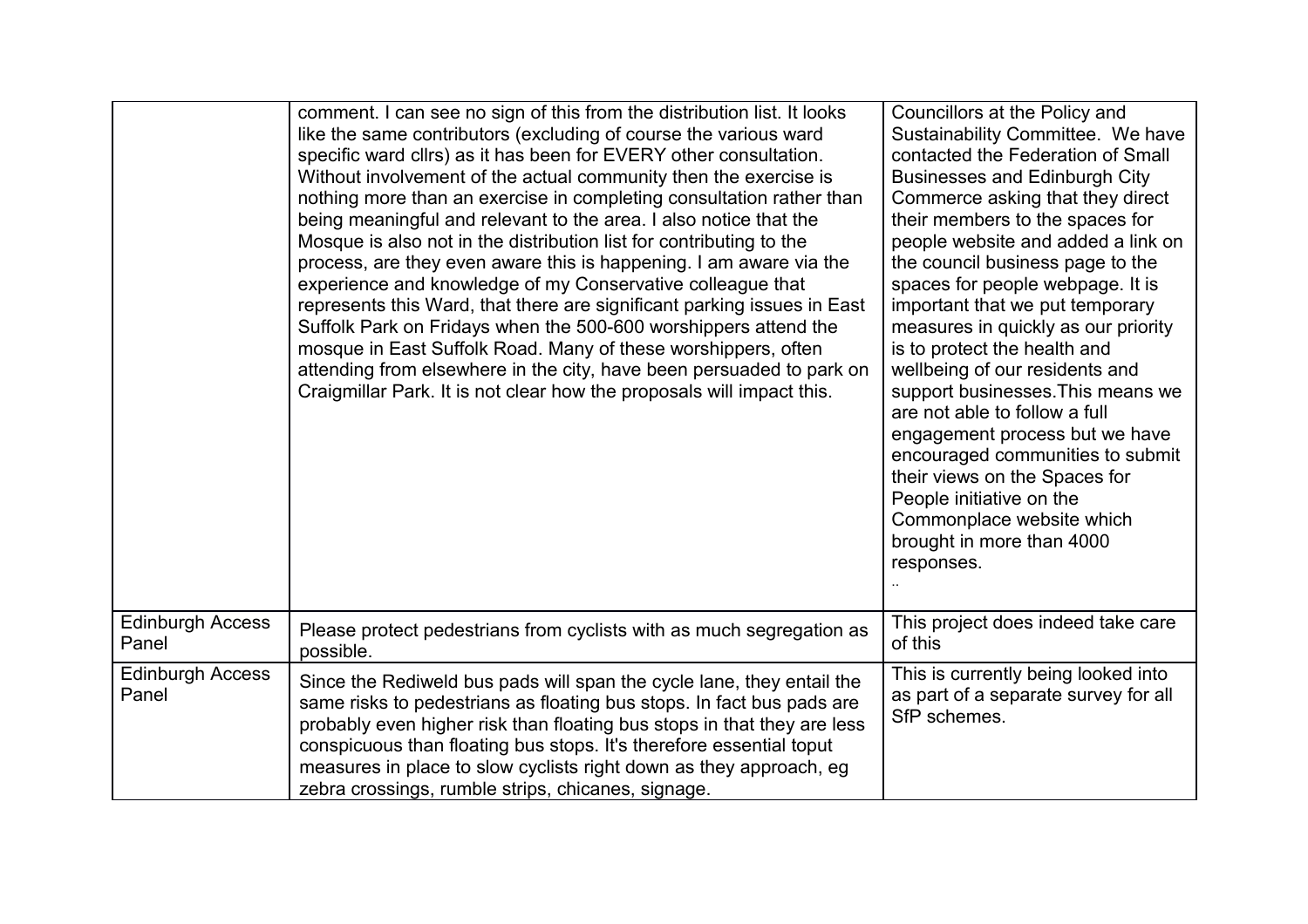| <b>Edinburgh Access</b><br>Panel | Please ensure the bus pads do not cause a trip hazard and are easily<br>and safely usable by people with mobility difficulties or a vision<br>impairment. This is especially important as the bus pads deteriorate<br>with wear and tear, weather conditions and vandalism. They will need<br>to be checked and maintained regularly.                                                                                                                                                                                                                                                                                                                                                                                                                                                              | See above.                                                                          |
|----------------------------------|----------------------------------------------------------------------------------------------------------------------------------------------------------------------------------------------------------------------------------------------------------------------------------------------------------------------------------------------------------------------------------------------------------------------------------------------------------------------------------------------------------------------------------------------------------------------------------------------------------------------------------------------------------------------------------------------------------------------------------------------------------------------------------------------------|-------------------------------------------------------------------------------------|
| <b>Edinburgh Access</b><br>Panel | Please ensure that parking provision for blue badge holders after the<br>emergency measures have been put in place is equivalent to the<br>current provision.                                                                                                                                                                                                                                                                                                                                                                                                                                                                                                                                                                                                                                      | Parking and access for blue badge<br>holders will be retained wherever<br>possible. |
| <b>Edinburgh Access</b><br>Panel | We note your proposal to remove the bus stop on Craigmillar Park<br>(southbound) near Lady Road. Since buses that are stopped here<br>create a dangerous obstruction to traffic turning left on to Lady Road,<br>we are supportive of this proposal. But our caveat is that you take into<br>account the consequent increase in the number of passengers using<br>the next bus stop - ie on Liberton Road. Both of these bus stops are<br>currently busy with shoppers using Cameron Toll Shopping Centre.                                                                                                                                                                                                                                                                                         | Point noted.                                                                        |
| Spokes                           | SPOKES welcomes these proposals as part of the short term<br>measures to encourage people to take up cycling for traveling around<br>within Edinburgh. We endorse this objective which, if realised, should<br>help to reduce air pollution, provide a beneficial form of exercise and,<br>most importantly, contribute to a radical shift from transport based on<br>cars and other motor vehicles to more sustainable options that are<br>necessary to achieve CO2 targets. However, it is not yet clear<br>whether temporary measures based on orcas and wands will provide<br>sufficient protection to reassure those who would like to travel by<br>bicycle but are deterred by current road conditions. Meeting this<br>objective is likely to require a seamless transition from short term | Point noted.                                                                        |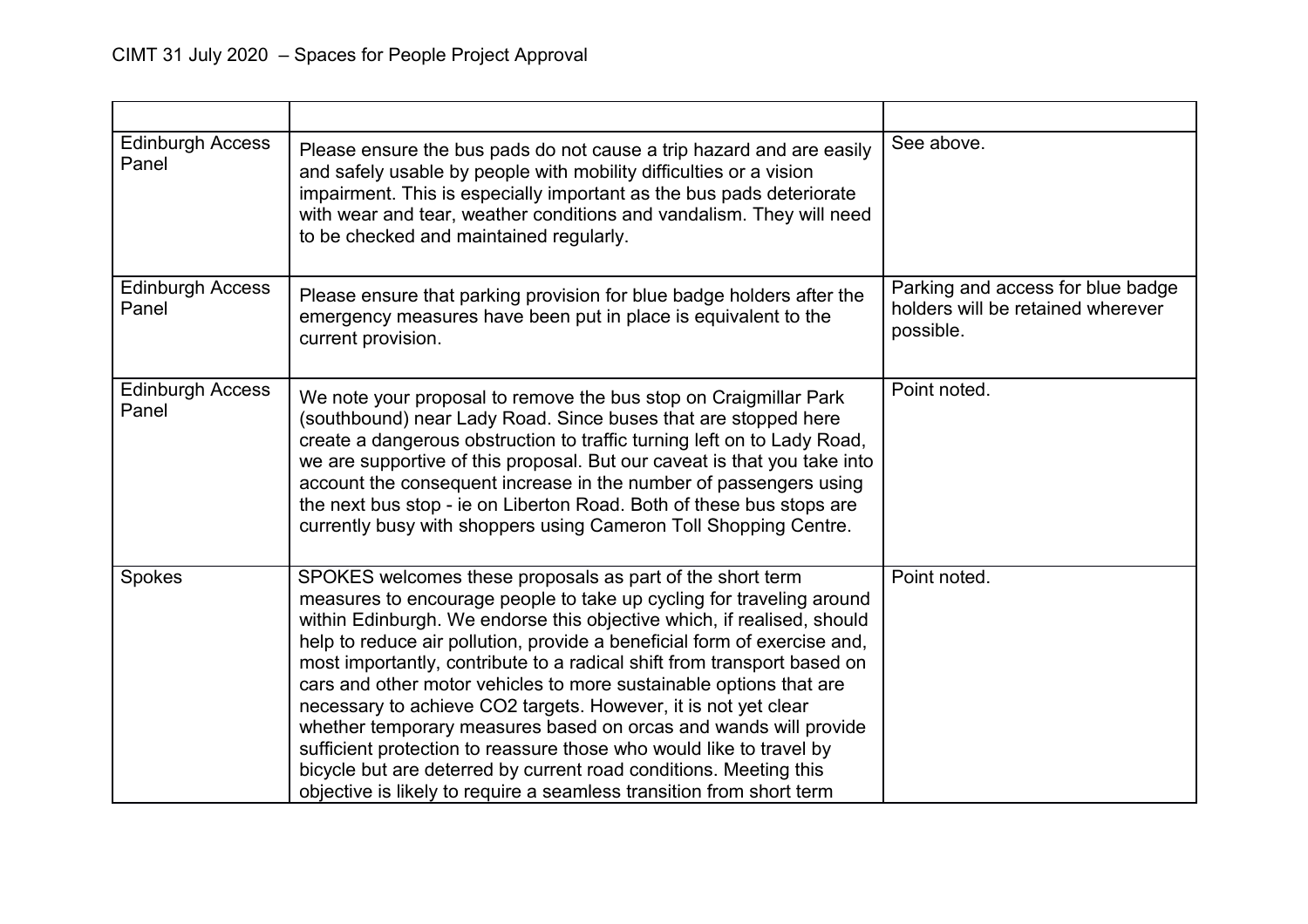|        | measures to long term protected cycleways which form an integrated<br>network.                                                                                                                                                                                                                                                                                                                                                                                                                                                                                                                                                                                                                                                           |                                                                                                                                       |
|--------|------------------------------------------------------------------------------------------------------------------------------------------------------------------------------------------------------------------------------------------------------------------------------------------------------------------------------------------------------------------------------------------------------------------------------------------------------------------------------------------------------------------------------------------------------------------------------------------------------------------------------------------------------------------------------------------------------------------------------------------|---------------------------------------------------------------------------------------------------------------------------------------|
| Spokes | The proposed cycleway will be particularly valuable for cyclists<br>travelling south to north which is largely uphill and cyclists will be<br>travelling relatively slowly.                                                                                                                                                                                                                                                                                                                                                                                                                                                                                                                                                              | Point noted.                                                                                                                          |
|        | It will be important that the spacing of the orcas allows cyclists to<br>move out of the cycleway to make right turns at junctions whilst<br>deterring cars and vans from parking and loading on the cycleway<br>itself.                                                                                                                                                                                                                                                                                                                                                                                                                                                                                                                 | We will make sure that there are<br>openings in the segregation at the<br>proper locations.                                           |
| Spokes | The Minto St corridor is extensively used by buses. The plans<br>indicate that "bus stop boarders" are to be used. We are unsure how<br>these will work in practice and ideally it would have been better to try<br>them out on a less pressured route. We suggest that their use should<br>be seen as experimental and monitored carefully with changes made<br>quickly if there are safety issues for cyclists or pedestrians. We<br>imagine that many experienced cyclists may prefer to simply overtake<br>buses at bus stops if the road conditions permit and again the<br>spacing of the orcas should allow for this.                                                                                                             | The various bus stop solutions are<br>currently subject of a survey and<br>the final situation will indeed be<br>monitored carefully. |
| Spokes | We are pleased to see that red screeding is to be used to designate<br>advisory cycle lanes at the East/ West Mayfield junction and again,<br>for cyclists crossing the Lady Rd junction from north to south and vice<br>versa after leaving or before joining the cycleway. However, for<br>reasons of safety it is vital that temporary cycle lanes crossing all<br>junction mouths are as prominent as possible and they should also<br>be red-screeded (as is already planned in some but not all schemes)<br>and where possible they should also be widened. In addition, the stop<br>line for traffic should be set back before the cycle lane, to reduce the<br>danger of cars edging forward into the cycle lane whilst waiting. | For financial reasons, red screed<br>will only be used at critical, busy<br>junctions                                                 |
| Spokes | Although this short term cycleway would link in well with the longer<br>term proposals for a cycle route from Cameron Toll to the RIE/Bio                                                                                                                                                                                                                                                                                                                                                                                                                                                                                                                                                                                                | This is an option which could be<br>considered as part of a future SfP                                                                |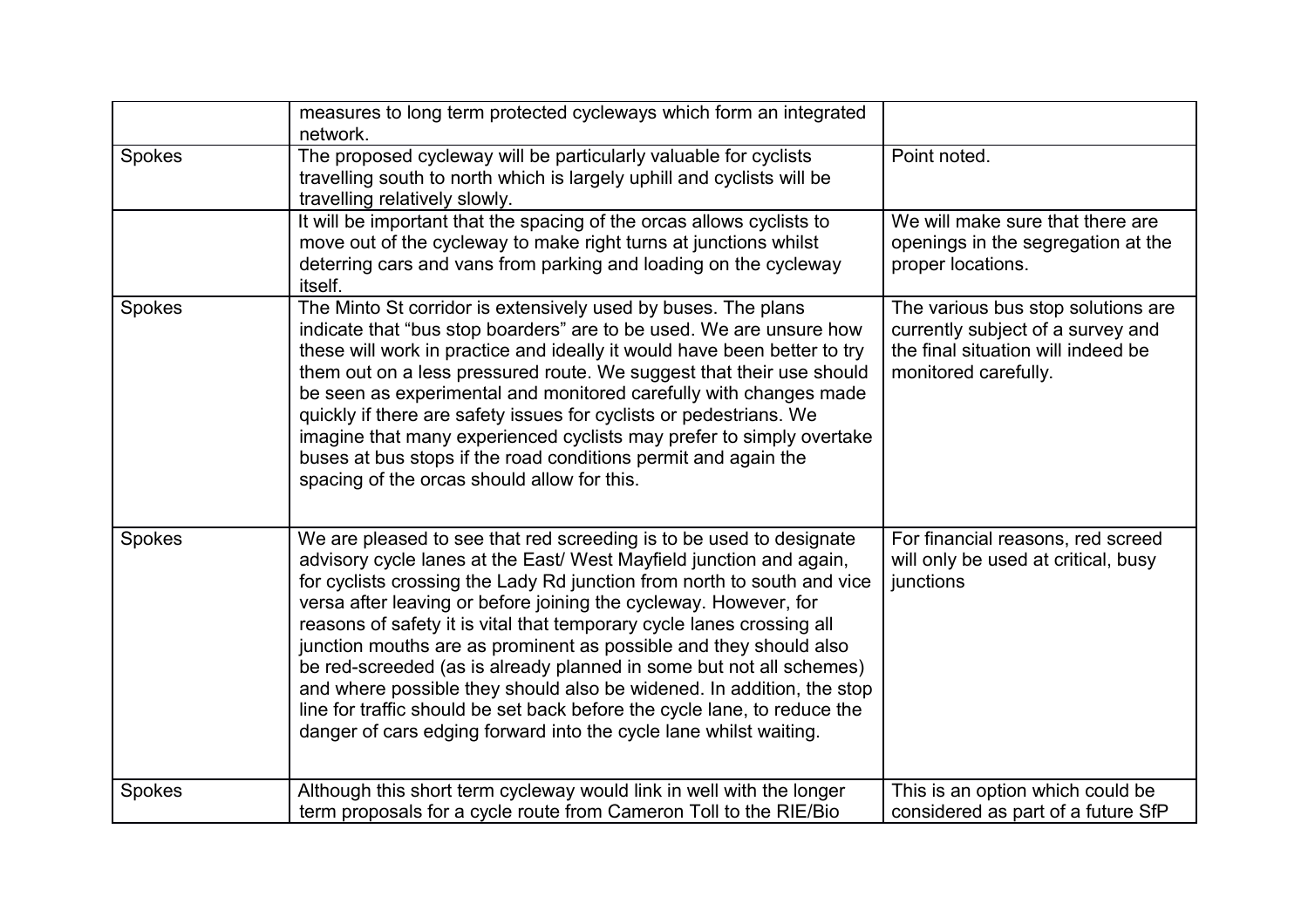|                       | Quarter, it does not link in well with the current short term proposals<br>that have been applied to the Old Dalkeith Rd and start and finish on<br>the road itself. We suggest that there is a case for drawing up short<br>term measures for linking the Minto St corridor to Old Dalkeith Rd<br>possibly in part 2.<br>Duncan St is currently 1 way for all traffic including cyclists. Although<br>this may eventually be rectified by the proposals for a cycle route<br>from Holyrood Park to Mayfield Rd, this will not happen for some<br>time, if at all. As Duncan St is a major desire line for cyclists from<br>Pollock Halls wishing to go east to west (against the 1-way street) we<br>suggest that Duncan St should be made 2 way for cyclists with some<br>physical protection for cyclists crossing from Blacket Avenue at the<br>entrance to Duncan St to ensure that they do not conflict with west to<br>east traffic wishing to turn right. | phase or under a permanent<br>scheme, if one was taken forward.                                             |
|-----------------------|-------------------------------------------------------------------------------------------------------------------------------------------------------------------------------------------------------------------------------------------------------------------------------------------------------------------------------------------------------------------------------------------------------------------------------------------------------------------------------------------------------------------------------------------------------------------------------------------------------------------------------------------------------------------------------------------------------------------------------------------------------------------------------------------------------------------------------------------------------------------------------------------------------------------------------------------------------------------|-------------------------------------------------------------------------------------------------------------|
| Spokes                | There is a gap between the proposals for the Minto St corridor and<br>the parallel short term proposals which have been circulated for<br>consultation on Gilmerton Rd. Measures required for this stretch of<br>road are required, especially to protect cyclists travelling south on<br>Liberton Rd from motor traffic turning left on to Gilmerton Rd.                                                                                                                                                                                                                                                                                                                                                                                                                                                                                                                                                                                                         | We are working on this stretch as<br>part of SfP as well.                                                   |
| Spokes                | The cycleway on the eastern side of Craigmillar Park stops short of<br>the junction with Lady Rd and it is not clear why this is the case. We<br>suggest that it should mirror the length of the cycleway on the<br>opposite side starts closer to the junction.                                                                                                                                                                                                                                                                                                                                                                                                                                                                                                                                                                                                                                                                                                  | To let the junction function properly<br>we require two lanes at this point.                                |
| <b>Living Streets</b> | Gilmerton, Duddingston Road and Craigmillar Park.                                                                                                                                                                                                                                                                                                                                                                                                                                                                                                                                                                                                                                                                                                                                                                                                                                                                                                                 |                                                                                                             |
|                       | These all appear to include a design where bus passengers boarding<br>or alighting have to cross the cycleway directly onto the bus - this<br>looks like a concept with even more pedestrian/cyclist conflict built in                                                                                                                                                                                                                                                                                                                                                                                                                                                                                                                                                                                                                                                                                                                                            | The principle of Bus Stop Bypasses<br>is generally accepted and applied<br>across the UK and Europe. Though |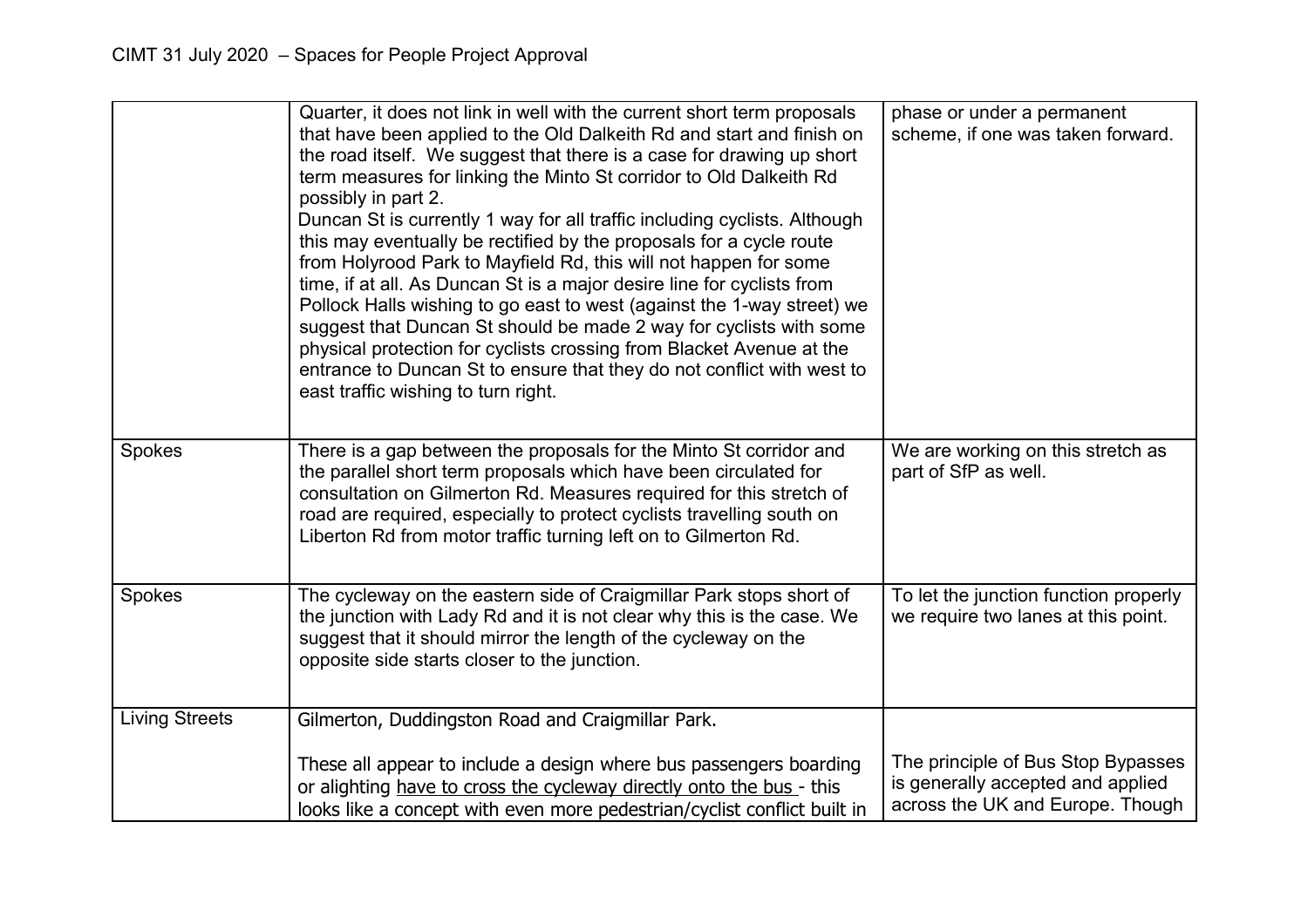|                       | than the 'floating' bus stops.<br>We note that the intention appears to be to put a "stop" sign for<br>cyclists before the bus stops. However, we are very sceptical that<br>many cyclists will come to a halt. We urge the council *not to<br>introduce untested infrastructure which may disadvantage<br>pedestrians* - especially those who are old, frail or have poor<br>eyesight. An Equality Impact Assessment is also needed before this<br>kind of thing can be installed.<br>We are sorry to see apparently more proposals to remove bus stops<br>and bus lanes.<br>We note that it is planned to remove a number of guardrails which<br>we support; but will other street clutter be removed? Or only 'clutter'<br>like guard rails which affect cyclists? | there are few examples in<br>Edinburgh, Bus Stop Bypasses are<br>included in Transport Scotland<br>design guidance (Cycling by<br>Design 2010) and CEC's Edinburgh<br><b>Street Design Guidance. The</b><br>design of Bus Stop Bypasses on<br>this scheme will be subject to a<br>Road Safety Audit prior to delivery<br>and will include clear markings to<br>cyclists to give way to people<br>embarking/ alighting buses. |
|-----------------------|-----------------------------------------------------------------------------------------------------------------------------------------------------------------------------------------------------------------------------------------------------------------------------------------------------------------------------------------------------------------------------------------------------------------------------------------------------------------------------------------------------------------------------------------------------------------------------------------------------------------------------------------------------------------------------------------------------------------------------------------------------------------------|------------------------------------------------------------------------------------------------------------------------------------------------------------------------------------------------------------------------------------------------------------------------------------------------------------------------------------------------------------------------------------------------------------------------------|
| <b>Living Streets</b> | We support improvements to cycling infrastructure which encourages<br>cycling and reduces motor traffic, so long as it is not detrimental to<br>the actual and potential walking environment. Organisations like<br>Spokes have rightly been very clear that new space for cycling must<br>come from space for motor vehicles, rather than for walking. We<br>therefore wish to record our support for the overall programme.<br>However, we have two significant qualifications.                                                                                                                                                                                                                                                                                     |                                                                                                                                                                                                                                                                                                                                                                                                                              |
|                       | <b>Pedestrian improvements</b>                                                                                                                                                                                                                                                                                                                                                                                                                                                                                                                                                                                                                                                                                                                                        |                                                                                                                                                                                                                                                                                                                                                                                                                              |
|                       | It is hard to see *any* improvements for people walking in these<br>schemes? While general pavement widening may be difficult to<br>achieve simultaneously with installation of cycle lanes, this should be<br>a priority where pavements are especially narrow (eg south side of                                                                                                                                                                                                                                                                                                                                                                                                                                                                                     | Please note that segregated cycle<br>lanes will prevent people from<br>cycling on the pavement. These<br>proposals include the removal of                                                                                                                                                                                                                                                                                    |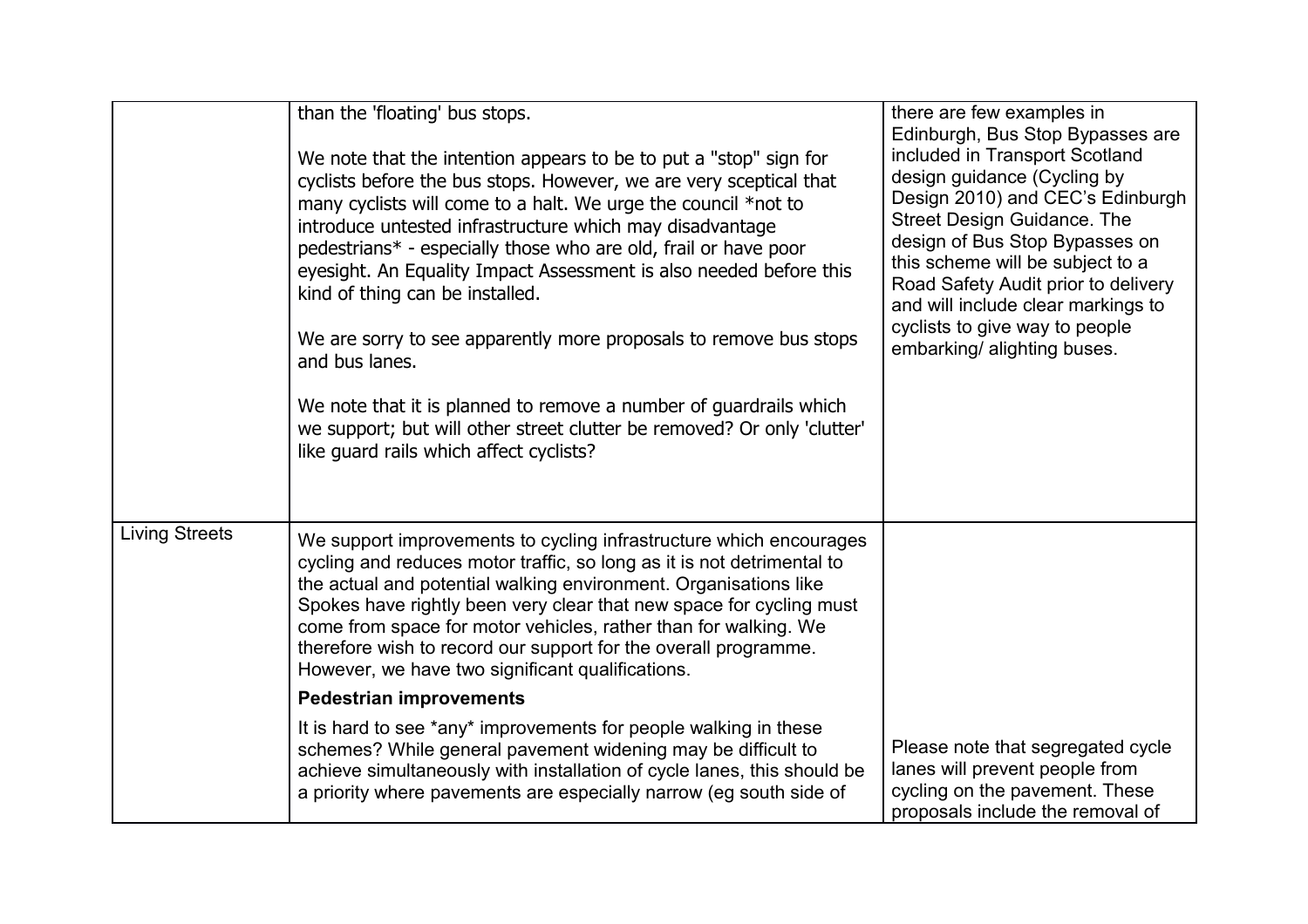| Ferry Road). We would expect to see at least significant efforts to<br>remove pavement clutter such as signage poles and guard rails and<br>simple measures such as cutting back hedges, sweeps of roadworks<br>debris (traffic cones, sandbags, etc.) We also want to priority for<br>pedestrians increased at all signalled junctions. Given that almost<br>everyone is a pedestrian in their own neighbourhood, such measures<br>are also likely to increase local support for these schemes, including<br>among people who don't cycle.                                                                | guardrails at various locations.                   |
|------------------------------------------------------------------------------------------------------------------------------------------------------------------------------------------------------------------------------------------------------------------------------------------------------------------------------------------------------------------------------------------------------------------------------------------------------------------------------------------------------------------------------------------------------------------------------------------------------------|----------------------------------------------------|
| <b>Floating Bus stops</b>                                                                                                                                                                                                                                                                                                                                                                                                                                                                                                                                                                                  |                                                    |
| We note that there are dozens of 'bus stop bypasses' or 'floating bus<br>stops' proposed in these cycle schemes, which route cyclists between<br>the bus stop and the pavement, rather than on the road. There<br>appear to be at least: 13 on Comiston Road, 10 on Ferry Road, 9 in<br>Wester Hailes, 7 on Meadow Place Road and 5 on Fountainbridge.                                                                                                                                                                                                                                                     | See response above regarding bus<br>stop bypasses. |
| As the Council's Active Travel team is well aware, the Living Streets<br>Edinburgh Group has never been happy with this design concept<br>which means that bus passengers boarding - and especially alighting<br>from - buses have to cross a cycle way and may therefore<br>unexpectedly encounter a cyclist, possibly travelling at considerable<br>speed. While we recognise the benefits for cyclists, this design can<br>only disadvantage bus users and pedestrians, especially older people<br>and blind people, many of whose representative organisations have<br>objected to the design concept. |                                                    |
| Living Streets Edinburgh did not object to the first Leith Walk<br>examples, on the understanding that a full monitoring and evaluation<br>was carried out. The Council eventually agreed to this in 2017 but<br>although we understand that this exercise has long been completed,<br>it has never been published. It is wholly inappropriate to use the<br>Covid19 pandemic and 'spaces for everyone' programme as the<br>means for the sudden mass installation of these controversial bus<br>stop designs at virtually no notice and with minimal consultation.                                        |                                                    |